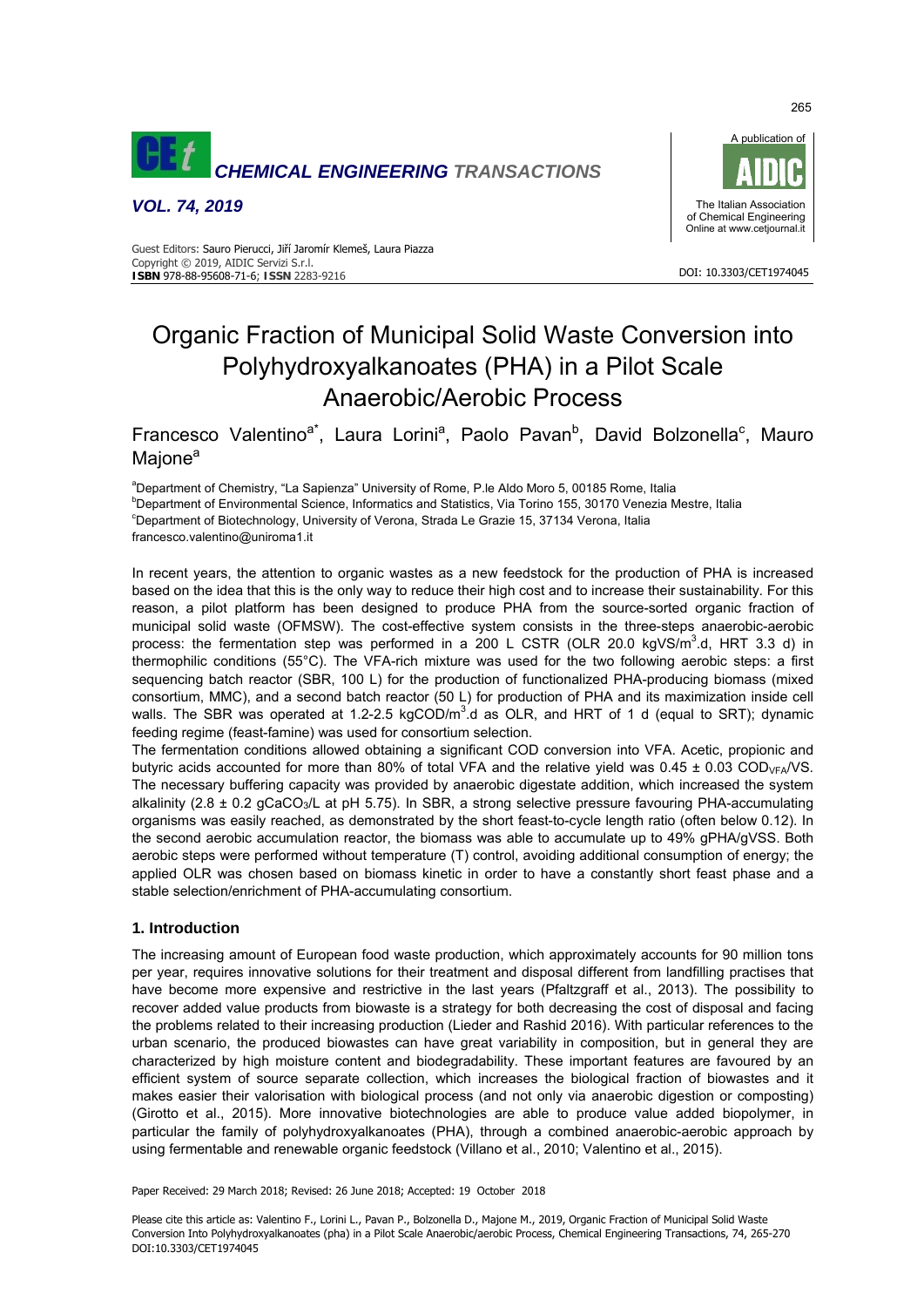PHA are biodegradable thermoplastic polyesters produced from specific bacteria strains, within their cell walls as carbon and energy stored source. Nowadays, the industrial PHA production processes are based on pure cultures cultivation in sterile conditions (Chen, 2010), which cause an increase in production cost (5.0-8.0 €/kg). Therefore, PHA are still not cost-competitive with the marketed fossil fuel based polymers (Gholami et al., 2016). The technology of mixed microbial culture (MMC) allows reducing the PHA production costs: PHAaccumulating organisms can be selected from the typical activated sludge coming from the wastewater treatment by applying aerobic dynamic feeding (ADF) condition. This MMC selection can be obtained through alternating feeding periods (feast and famine), with fermented feedstock rich in volatile fatty acids (VFA). The VFA are taken up very fast by PHA accumulating bacteria in the feast phase, where they are converted into PHA, which in turn is used as carbon source to gain a competitive advantage during the subsequent famine phase, where no longer VFA are available. In the last decade, many studies have described PHA production by MMC by using different types of organic waste, and with the typical three-step anaerobic-aerobic process (Valentino et al., 2017). More recently, the PHA production from urban biowaste, and in particular the organic fraction of municipal solid waste (OFMSW), has been described at pilot scale (Valentino et al., 2018). The effect of temperature (T) on process performances has been only preliminary discussed and in this study, this process parameter has been related to the biomass storage properties (rate and yield) and overall polymer process productivity.

## **2. Materials and Methods**

The renewable feedstock was the OFMSW coming from door-to-door collection of Treviso municipality. A screw-press was used for its pre-treatment and homogenization and the squeezed liquid fraction used in this work had the following features: total solids (TS) 280  $\pm$  44 g/kg, volatile solids (VS) 250  $\pm$  33 g/kg, chemical oxygen demand (COD) 906  $\pm$  58 g/kg, nitrogen 27  $\pm$  3 gTKN/kgTS and phosphorus 4.0  $\pm$  0.2 g/kgTS, COD/N/P ratio 100/2.9/0.4.

The adopted process scheme complies a unit consisting in a Continuous Stirred Tank Reactor (CSTR) for OFMSW fermentation. After a solid/liquid separation unit, the VFA-rich liquid stream was then conveyed to the two following aerobic stages: a Sequencing Batch Reactor (SBR) for biomass selection/enrichment under feast-famine regime; and a batch accumulation reactor for PHA production, as typically made in previous labscale experiments (Valentino et al., 2014).

## **2.1 Anaerobic stage for OFMSW fermentation**

The fermentation process was performed by using a 200 L CSTR, at a hydraulic retention time (HRT) of 3.3 d (equal to sludge retention time, SRT), average organic loading rate (OLR) of 20 kg VS/m<sup>3</sup>.d under thermophilc T (55°C). The acidic environment (pH 5.0-5.6) was maintained by the digestate recirculation from a parallel thermophilic anaerobic digester (Valentino et al., 2018). The process was considered sufficiently stable and under steady state after consistent VFA production was reached. Solubilisation and fermentation yield  $(Y_{VFA})$ were determined with respect to the features of initial unfermented feedstock, in particular total COD and VS. The downstream solids separation was conducted by means of a coaxial filter bag (5.0 μm porosity) equipped centrifuge. The VFA-rich liquid fraction was intended to the use in the aerobic PHA line.

## **2.2 Aaerobic stages for MMC selection/enrichment and PHA production**

The MMC cultivation was performed in a 140 L working volume SBR, which was initially inoculated with thickened activated sewage sludge from Treviso WWTP. The SBR run was conducted for approximately 90 days, by maintaining the same HRT or SRT (1.0 d) and cycle length (6 h). The reactor was equipped with linear membrane blowers (Bibus EL-S-250), which operated as oxygenation and stirring system. The pH and T were continuously measured but not controlled. The pH evolved steadily (8.0-8.7) in the whole SBR operation; the T in the aerated medium changed seasonally from a maximum of 28°C (early September) to a minimum of 16°C (mid December). The applied OLR was initially equal to 3.4 g soluble COD/L.d (COD<sub>SOL</sub>), and then decreased to 2.0 g COD<sub>SOL</sub>/L.d. The OLR was regulated based on the feast phase length, which was identified by the dissolved  $O<sub>2</sub>$  concentration profile, daily recorded for each SBR cycle (Valentino et al., 2014). The SBR was also characterized by measurements of biomass, as volatile suspended solids (VSS), and of PHA concentrations as reported elsewhere (Valentino et al., 2018). For PHA quantification, the sludge was treated immediately after sampling with a NaClO solution (5% of active CI<sub>2</sub>); then, PHA was extracted, hydrolyzed and esterified to 3-hydroxyacyl methyl esters, and determined by gas-chromatography. The specific PHA production rate (related to the non-polymer biomass,  $X_A$ ) and yield were calculated as described in Valentino et al. (2014). The storage potential of the selected biomass was exploited through fed-batch accumulation tests, which were performed at the same T and pH of the SBR. The fermented stream was dosed with a multi-spikes strategy via dissolved  $O<sub>2</sub>$  concentration control. The sludge in the batch reactor was

266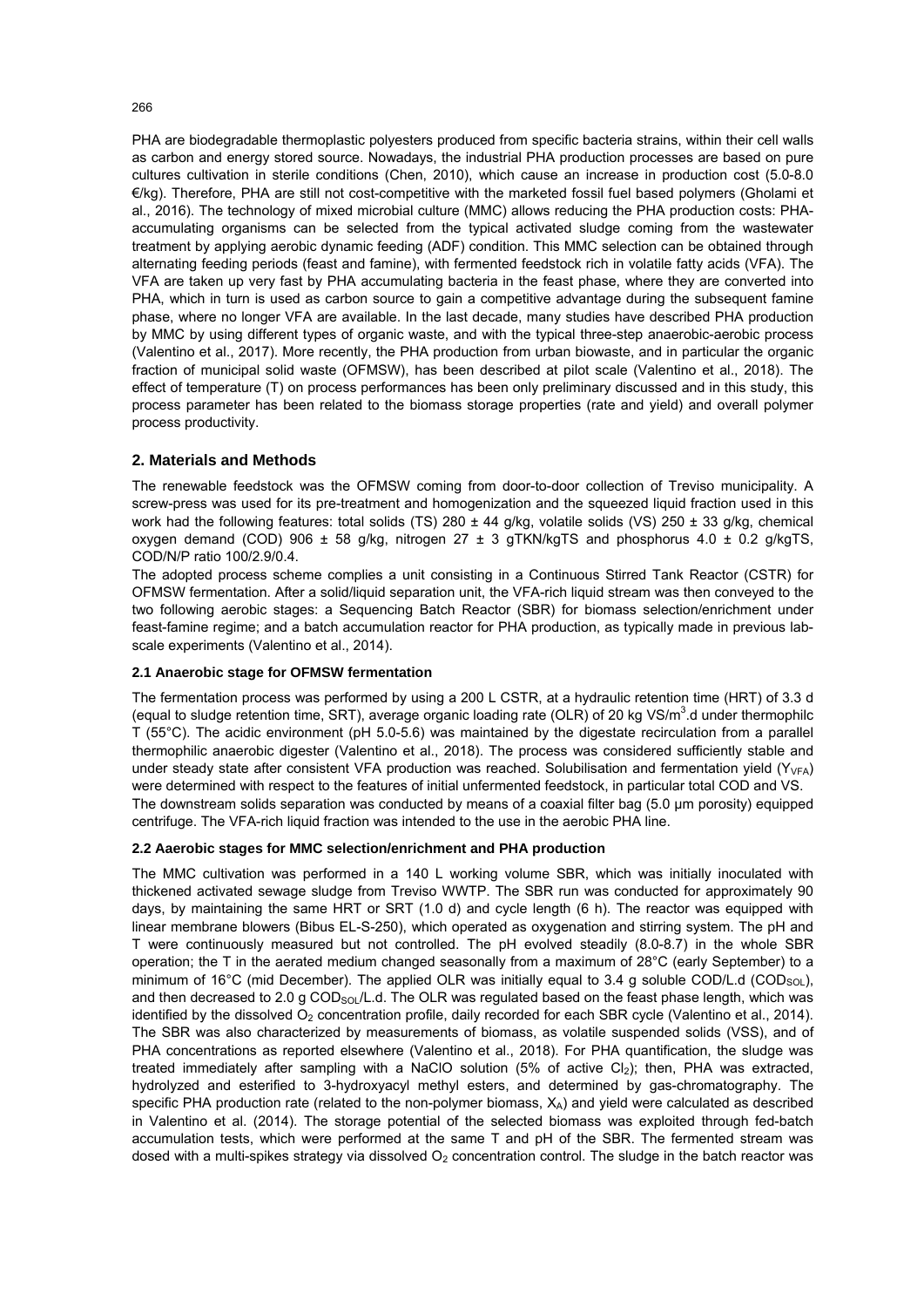sampled at the beginning and at the end of the test for analytical determinations of  $COD<sub>SOL</sub>$ , VSS and PHA, analyzed as described in Valentino et al. (2018). The polymer content in the biomass was calculated by dividing the PHA concentration by the VSS concentration; the storage yield was given by the ratio between the produced PHA (expressed as COD) and the removed  $COD<sub>SOL</sub>$ .

## **3. Results and discussion**

#### **3.1 Thermophilic OFMSW fermentation**

In the frame of PHA production by MMC, the fermentation process must be performed in order to maximize the COD<sub>VFA</sub>/COD<sub>SOL</sub> ratio, since the presence of non VFA solubilized COD may affect the following aerobic selective pressure (Valentino et al., 2017). Moreover, the VFA distribution must remain as stable as possible during the entire operation since a stable VFA spectrum implies a reproducible PHA monomers microbial synthesis and a certain stability in physical and mechanical PHA properties (Morgan-Sagastume et al., 2015). The pH fermentation value was maintained between 5.0 - 5.5 under a pH-controlled fermentation strategy: the

recirculation of digestate (as described in Valentino et al., 2018) increased the alkalinity of the fermented feedstock (2.8  $\pm$  0.2 gCaCO<sub>3</sub>/L at pH 5.75), avoiding a pH decrease and excluding the necessity of chemicals addition for pH control.

Process stability in terms of VFA production was achieved nearly in two weeks of operation (approximately 4.0 HRTs). The VFA production started immediately and it achieved a maximum peak (22.3 g COD<sub>VFA</sub>/L) at day 9 (2.7 HRTs). Under steady state, the fermented stream exhibited a VFA concentration of  $16.2 \pm 0.5$  g COD/L, with an average VFA/COD<sub>SOL</sub> ratio of 0.90  $\pm$  0.02, almost six times higher than initial value (0.16  $\pm$  0.09). The COD solubilisation and VFA yield were affected by low fluctuations, consistently to what has been observed on VFA quantification. Under steady state, the COD solubilization was  $0.21 \pm 0.02$  COD<sub>SOL</sub>/COD<sub>TOT</sub>; the fermentation yield was 0.45 COD<sub>VFA</sub>/VS and 0.30  $\pm$  0.02 COD<sub>VFA</sub>/COD<sub>TOT</sub>, respectively on volatile solids and total COD.

The VFA composition of the fermented stream was primarily dominated by butyric  $(37.2 \pm 0.4\%$  COD basis), acetic (23.4  $\pm$  0.3%), propionic (13.2  $\pm$  0.2%), valeric (10.9  $\pm$  0.5%) and caproic (9.6  $\pm$  0.1%) acids. Lower levels of isobutyric (3.56  $\pm$  0.07%), isovaleric (1.44  $\pm$  0.06%) and isocaproic (0.70  $\pm$  0.04%) acids were also revealed. Indeed, the prevalence of VFA with even number C-atoms (especially butyric and acetic acid) was net compared to VFA with odd number C-atoms (propionic, valeric etc..). In terms of possible composition, the synthetized PHA has to be consist primarily of 3-hydroxybutyrate (HB) monomer instead of the 3 hydroxyvalerate (HV) (Morgan-Sagastume et al., 2010).



*Figure 1. Evolution of VFA produced in the CSTR acidic fermenter.*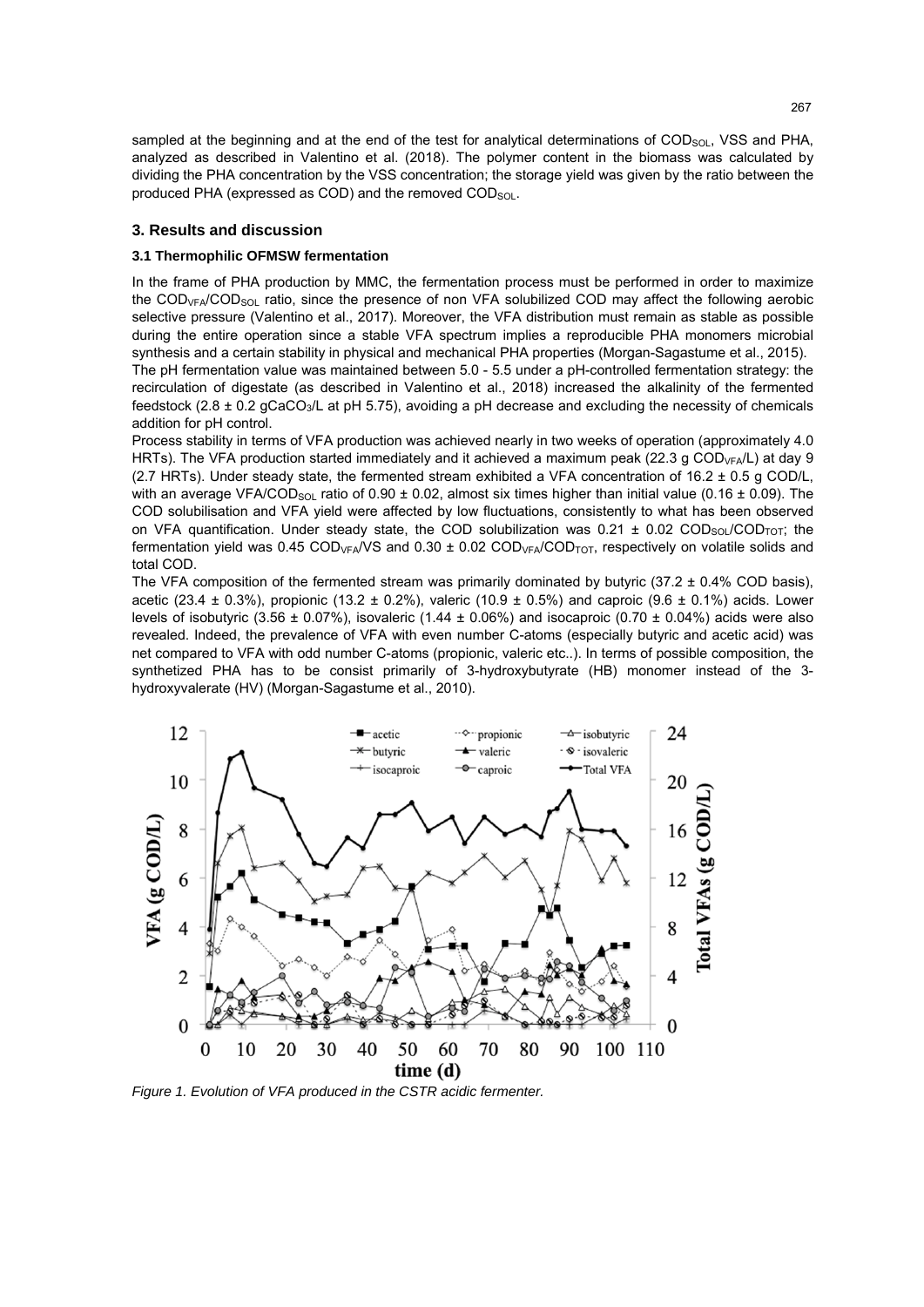#### 268

#### **3.2 Aerobic stages for biomass selection/enrichment and PHA accumulation**

The PHA-storing MMC has been produced and enriched by exposing the biomass to cyclic conditions of feast and famine. The soluble COD was alternately abundant or scarce at different times in the bioreactor. This simple strategy allowed adapting the microorganisms to survive and grow with cyclical lack of carbon source (famine), and compete when external substrates were available (feast). The biomass enrichment depends on many process parameters such as the SRT (Dionisi et al., 2001), OLR (Villano et al., 2010), feeding frequency (Moralejo-Garate et al., 2013; Valentino et al., 2014) and T (Jiang et al., 2011). Even though a multiparametric model to predict the performance of the selection reactor has not yet been developed, it is largely recognized that a low feast-to-aerobic reaction time ratio plays a pivotal role for an effective MMC selection with significant PHA storage capacity (Valentino et al., 2017). On average, the literature suggests an efficient selective pressure starting from 20% to lower values of feast phase length with respect to the overall aerobic reaction time. This threshold was generally related to selection reactors (SBR) operating at medium or high OLR (4.0-8.0 g COD<sub>SOL</sub>/L d) by using synthetic feedstock. In the study herein proposed, the VFA concentration achieved in the fermented streams did not allow performing the SBR at such OLR, which was set in the range 2.0-3.4 g COD<sub>SOL</sub>/L d. Therefore, under these OLR, the feast phase length was chosen to be around 14% h/h, a reasonable value for a performing MMC selection. This value was the targeted objective and it was easily achieved in less than 7.0 SRTs after inoculum. The initial OLR was  $3.4 \pm 0.2$  g COD<sub>SOL</sub>/L d and the operating T of SBR was between 27-28°C. Over the course of operation, from early September to mid December, the T of the system decreased even though three different periods were isolated and characterized by a narrow range of T variation (maximum 3.0°C). The first period (average T 26.2  $\pm$  0.9°C) coincided to the achievement of the pseudo steady-state (after one week of operation) and it lasted for 21 days. The stability of this period was confirmed by the low variation of the feast phase, which average value was  $13.8 \pm 1.9$  % (h/h). Indeed, the culture was selected with a robust and stable selective pressure, exhibiting a solids concentration of  $1.41 \pm 0.02$  g VSS/L. The progressive decreased of the T led to a decrease of the process kinetics; in fact, temporary extension of the feast phase was observed (up to 24% h/h). In order to avoid the prolonged feast, with consequent loss of the selective pressure, the applied OLR was progressively decreased, until the 14% of feast phase length was reached again. The transition period lasted 10 days approximately; afterwards, the process was maintained stable for a second period of 25 days, with average feast phase of 14.1 ± 1.9 % under the new OLR of  $2.75 \pm 0.2$  g COD<sub>SOL</sub>/L d. The lower quantified VSS level (1.24  $\pm$  0.03 g VSS/L) was consistent with the lower applied OLR. In this period, the maximum and minimum recorded T were 23.2°C and 20.4°C respectively; on average, the operating T was equal to  $21.8 \pm 0.9$ °C. When the system became less manageable in terms of feast phase length stability, the applied OLR was modified in order to achieve a new stationary phase. As previously observed, the further T decrease negatively affected the substrate uptake rate since an immediate prolonged feast phase length was observed. In order to restore the fixed operating condition (14% h/h), the OLR was progressively decreased up to 2.04  $\pm$  0.3 g COD<sub>SOL</sub>/L d, which was the value under pseudo-steady state. This last period of stability was maintained for more than 20 days at an average T of 17.1  $\pm$  0.6°C, with feast phase length value (14.3  $\pm$  1.1 %) similar to those previously monitored. Lower OLR corresponded to lower VSS (1.02 ± 0.04 g VSS/L). Figure 2A shows the trend of OLR applied for MMC selection as a function of the operating T in the three periods of process stability; the feast phase length was maintained approximately constant and similar in the three conditions.



*Figure 2. Feast phase length and applied OLR under different process temperature (A); storage and substrates consumption specific rates and storage yield at different process temperature (B).*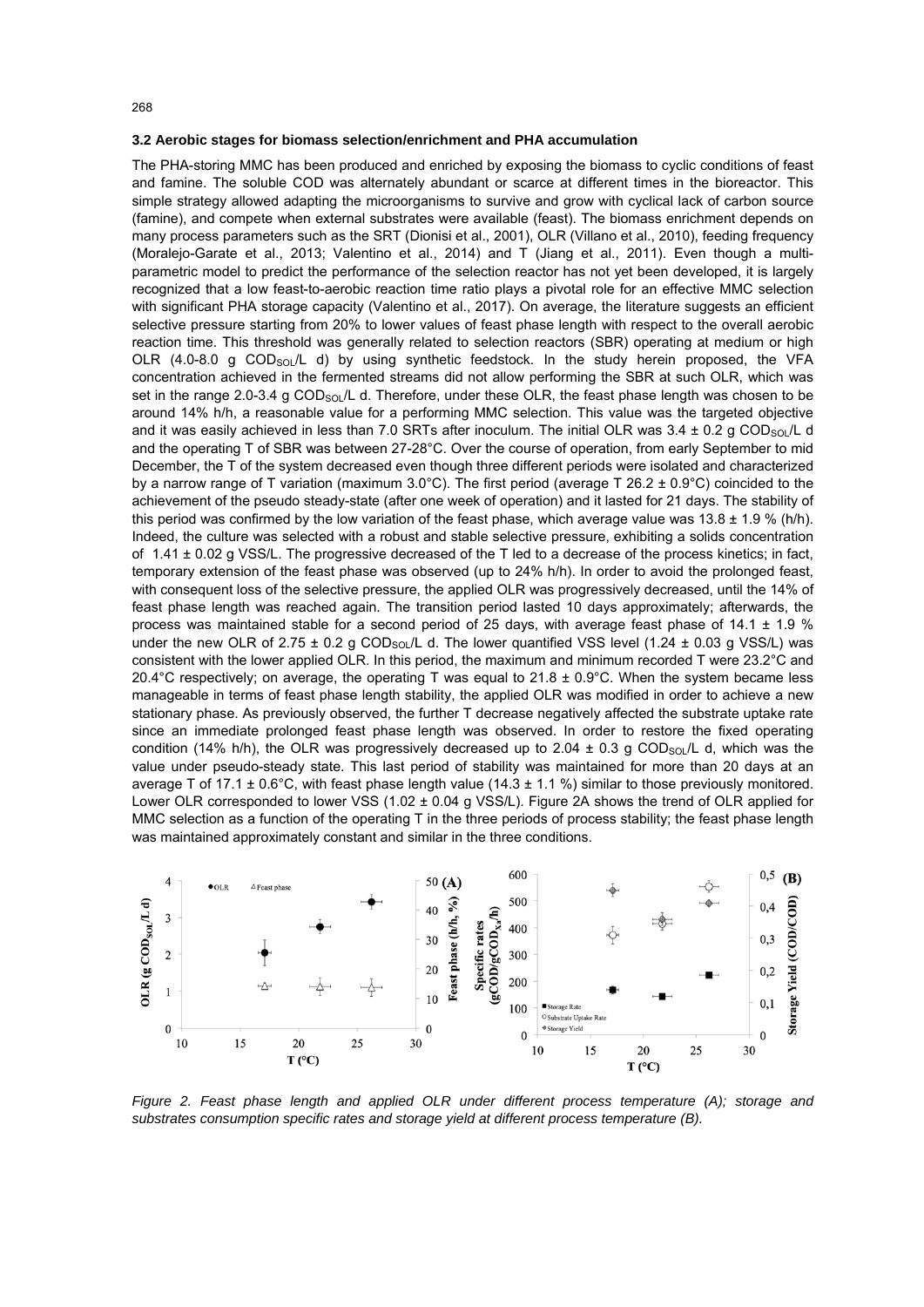Therefore, a good selective pressure for PHA-producing microorganisms was maintained also at operating T lower than 20°C. This finding is not often reported in the literure body, where the process T is generally controlled around 25°C (Kourmentza et al., 2017).

Recently, the influence of T on the production of PHA-storing biomass was evaluated within a practical case study (De Grazia et al., 2017). The produced biomass accumulated PHA to between 60 and 65%, g PHA/g VSS for all temperatures tested, from 15°C to 30°C. In agreement to this study, the MMC PHA production process has been demonstrated to bo adaptable within a predicted range for seasonal T fluctuation.

It was interesting to observe how the T affected the specific substrate uptake rate  $(-qS<sup>feast</sup>)$  more than the specific storage rate (qP<sup>feast</sup>). The (-qS<sup>feast</sup>) decreased almost linearly from 554 ± 22 to 372 ± 20 g COD<sub>PHA</sub>/g COD<sub>Xa</sub>/h (by 33%) as T decreased from 26.2 ± 0.9 to 17.1 ± 0.6 °C. However, the same monotonic trend was not observed for (qP<sup>feast</sup>), which variation was at lower extent and not statistically correlated with the T changing. As matter of fact, lower T appeared to be in favour of the storage response, since the higher storage yield (i.e., the fraction of the removed COD<sub>SOL</sub> converted into polymer) was obtained at the lower temperature investigated (Y<sub>P/S</sub><sup>feast</sup> 0.45 ± 0.02 COD<sub>PHA</sub>/COD<sub>SOL</sub>). This was in agreement with De Grazia and co-workers (2017); the authors demonstrated that COD consumption rates was more strongly affected by an increase in temperature than PHA storage, and the storage yields were predicted to decrease with increasing temperatures. Therefore, apart from the process kinetics (for both COD consumption and PHA synthesis), the MMC-PHA production can be more efficient at lower temperatures from a substrate utilization perspective.

The storage ability of the sludge selected in the SBR was evaluated in the fed-batch accumulation tests, which were performed at the same temperatures of those monitored in SBR. The main quantified parameters are reported in table 1. The data reflected what previously observed in SBR; the storage performances were not statistically correlated with the T. Even though an average T of 26.2°C led to a better results with respect to intermediate T (21.8°C), a lower T was even more performing since the final storage yield (Y<sub>P/S</sub>batch) and PHA biomass content were the highest achieved:  $0.44 \pm 0.03$  COD<sub>PHA</sub>/COD<sub>SOL</sub> and  $0.49 \pm 0.02$  g PHA/g VSS respectively. The initial specific storage rate was higher at the lower and higher temperatures explored: these values described the performance at the beginning of the accumulation tests (approximately the first two hours); any possible effect related to the PHA saturation was not taken into account. Over the course of the tests, those rates was not maintained since the PHA content in the biomass progressively increased. However, at lower T, the storage response was maintained more efficient in terms of substrates utilisation, as demonstrated by the highest final yield.

| Parameters                             | Jnit                                                                    | Operating Temperature    |                          |                          |
|----------------------------------------|-------------------------------------------------------------------------|--------------------------|--------------------------|--------------------------|
|                                        |                                                                         | $17.1 \pm 0.6^{\circ}$ C | $21.8 \pm 0.9^{\circ}$ C | $26.2 \pm 0.9^{\circ}$ C |
| Storage yield (Y <sub>P/S</sub> batch) | CODPHA/CODSOL                                                           | $0.44 \pm 0.03$          | $0.33 \pm 0.04$          | $0.38 \pm 0.05$          |
| Storage rate (qPbatch)                 | mg $\text{COD}_{\text{PHA}}/\text{g}$ $\text{COD}_{\text{Xa}}/\text{h}$ | $214 \pm 47$             | $167 \pm 24$             | $231 \pm 33$             |
| PHA biomass content                    | g PHA/g VSS                                                             | $0.49 \pm 0.02$          | $0.38 \pm 0.02$          | $0.42 \pm 0.04$          |
| HB:HV content                          | g(%)                                                                    | 87:13                    | 89:11                    | 89:11                    |
| PHA productivity*                      | g PHA/L d                                                               | $1.17 \pm 0.1$           | $1.09 \pm 0.07$          | $1.34 \pm 0.1$           |

*Table 1: Main parameters of the storage performance quantified in the accumulation tests* 

\*related to the selection and accumulation aerobic reactors

By considering both SBR and accumulation reactors in sequence, the process polymer productivity was calculated as the the amount of produced PHA per unit of overall volume of both reactors and per unit of time. Even though the storage response was better express at lower T, the higher PHA productivity was obtained at 26.2°C (1.34 ± 0.1 g PHA/L d). This result is related to the OLR applied in SBR, which affects the biomass productivity. Generally, biomass productivity in the SBR almost linearly increased at increasing OLR (Villano et al., 2010; Valentino et al., 2014). When the OLR has been decreased from 3.42 to 2.04 g COD<sub>SOL</sub>/L d, the biomass level decreased from 1.41 to 1.02 g VSS/L. In practice, the increase of biomass production counterbalanced the lower efficiency of substrate utilization with respect to the better efficiency exhibited at 17.1°C (e.g. storage yield).

# **4. Conclusions**

The outcomes of this pilot scale study suggests a broad range in the practical reliability of MMC-PHA production technology in parallel to the valorisation of urban bio-waste. The thermophilic fermentation of the OFMSW produced a VFA-rich stream approximately at 0.90 as  $\text{COD}_{\text{VFA}}/\text{COD}_{\text{SOL}}$  ratio. This key characteristic makes this stream usable for PHA synthesis since it enhances the selective pressure by reducing the growth of non PHA-storing organisms. In the aerobic process steps, the soluble COD conversion into intracellular